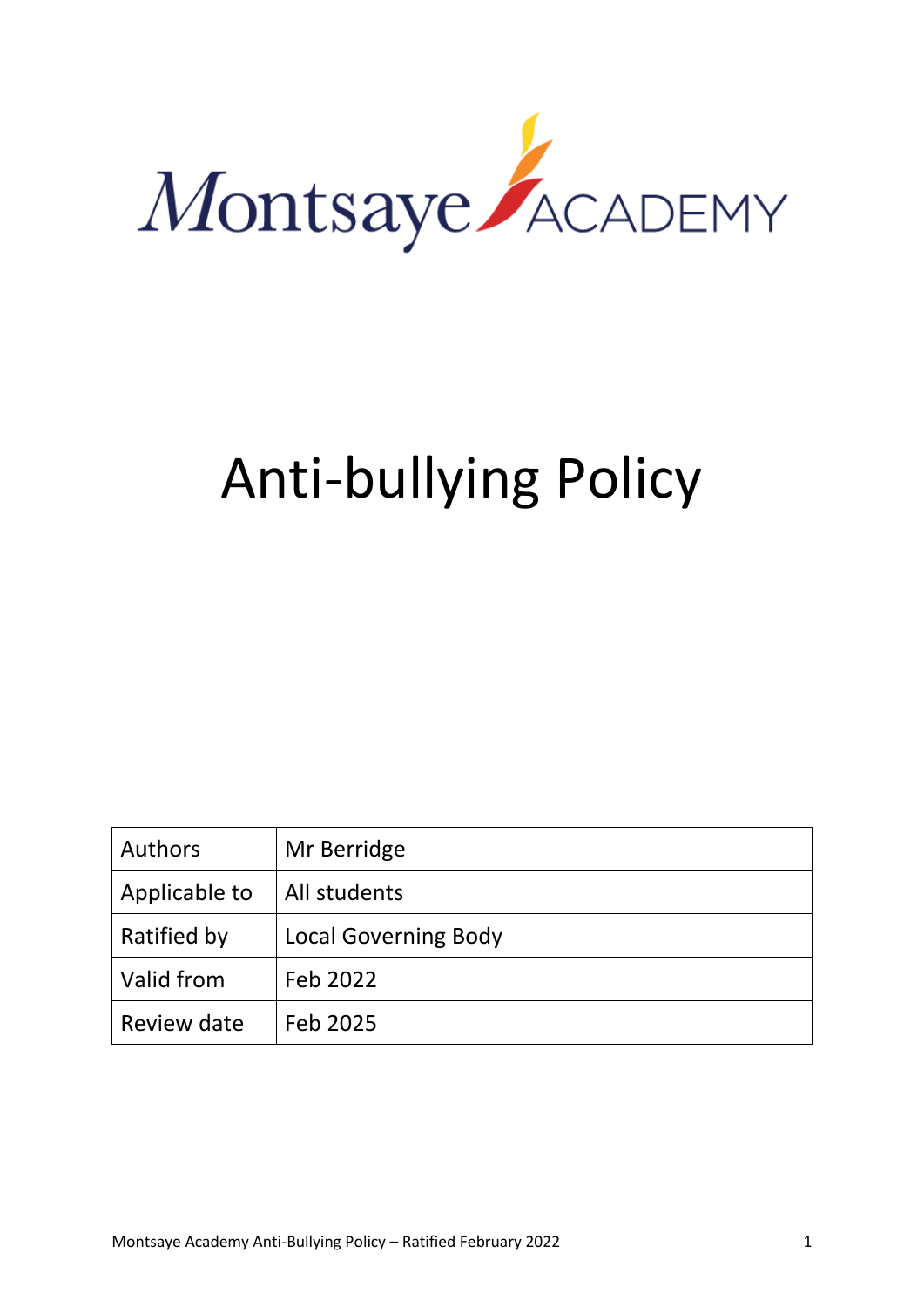## **1. Statement of Intent**

We are committed to providing a caring, friendly and safe environment for all of our students so they can learn in a relaxed and secure atmosphere. Bullying of any kind is unacceptable at our Academy. If bullying does occur, all students should be able to tell and know that incidents will be dealt with promptly and effectively. We are a **telling** Academy. This means that anyone who knows bullying is happening are expected to tell the staff.

## **2. Objectives of this Policy**

All governors, teaching and support staff, students and parents should have an understanding of what bullying is.

- All governors, teaching and support staff should know what the Academy policy is on bullying and follow it when bullying is reported.
- All students and parents should know what the Academy policy is on bullying and what they should do if bullying occurs.
- As an Academy we take bullying seriously. Students, staff and parents should be assured that they will be supported when bullying is reported.
- Bullying will not be tolerated.

#### **3. What is Bullying?**

Bullying is the use of aggression with the intention of hurting another person. Bullying results in pain and distress to the victim. This is a direct conflict with a specific target and therefore although victim is used throughout this policy this may be interchanged with the word target. Bullying can be:

- Emotional being unfriendly/excluding/tormenting (e.g. hiding books/threatening gestures).
- Physical pushing/kicking/hitting/punching/any other use of violence.
- Racist racial taunts/graffiti/gestures.
- Sexual unwanted physical contact/sexually abusive comments.
- Homophobic because of or focusing on the issue of sexuality.
- Sectarian sectarian taunts/graffiti.
- Verbal name calling/sarcasm/spreading rumours/teasing
- Cyber all areas of the internet, such as email & social networking. Threats via mobile (texts/calls). Misuse of associated technology i.e. camera/video facilities.
- Peer on Peer Abuse any form of abuse between children and within children's relationships.

#### **4. Why is it Important to Respond to Bullying?**

Bullying hurts, nobody deserves to be a victim of bullying. Everybody has the right to be treated with respect. Students who are bullying need to learn different ways of behaving. It can leave an effect upon relationships for the rest of the victim's life affecting their self-esteem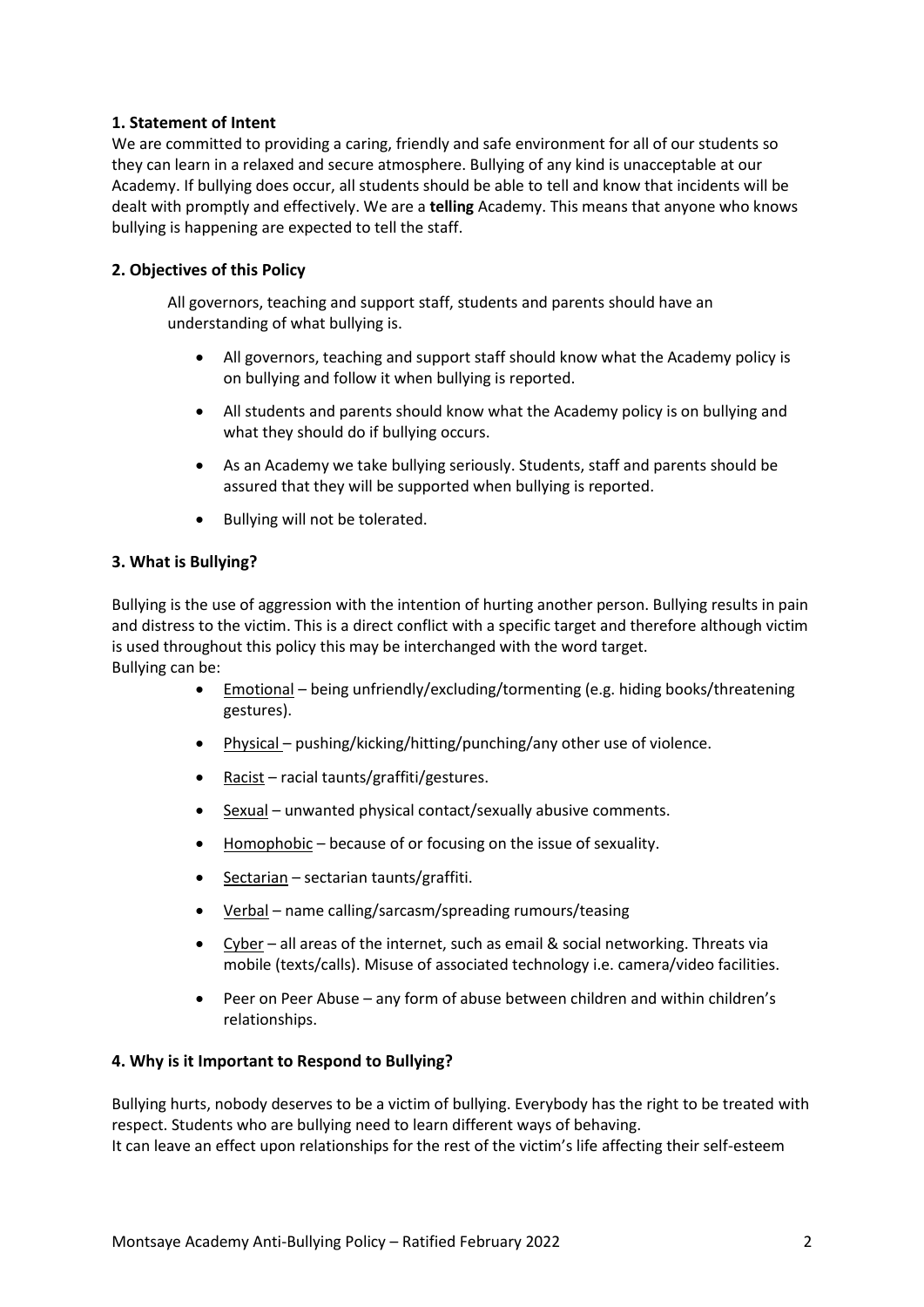In line with Safeguarding and Child Protection the Academy makes it clear that peer on peer abuse should never be tolerated or passed off as 'banter' or part of growing up. Peer on peer abuse may include sexting and other forms of online and social media interaction between students. Peer on peer may be between males or females and could reflect gender issues.

The Academy has a responsibility to respond promptly and effectively to issues of bullying which occur within the Academy.

Where there are concerns regarding sexual violence and sexual harassment between students the statement of procedure should be followed.

#### **5. Signs & Symptoms**

A child may indicate that he/she is being bullied by signs or behaviour. Adults should be aware of these possible signs and they should investigate if a child: **Data:** is frightened of walking to or from school

- doesn't want to go on the school/public bus
- begs to be driven to school
- changes their usual routine
- is unwilling to go to school (school phobic)
- begins to truant
- becomes withdrawn/anxious or lacking in confidence
- starts stammering
- attempts or threatens running away
- attempts or threatens suicide
- cries themselves to sleep at night or has nightmares
- feels ill in the morning
- begins to do poorly in school work
- comes home with clothes torn or damaged books
- has possessions which are damaged or 'go missing'
- asks for money or starts to steal money (for the bully)
- has dinner or other monies continually 'lost'
- has unexplained cuts/bruises
- comes home starving (money/lunch has been stolen)
- becomes aggressive/disruptive/unreasonable
- is bullying other children or siblings
- stops eating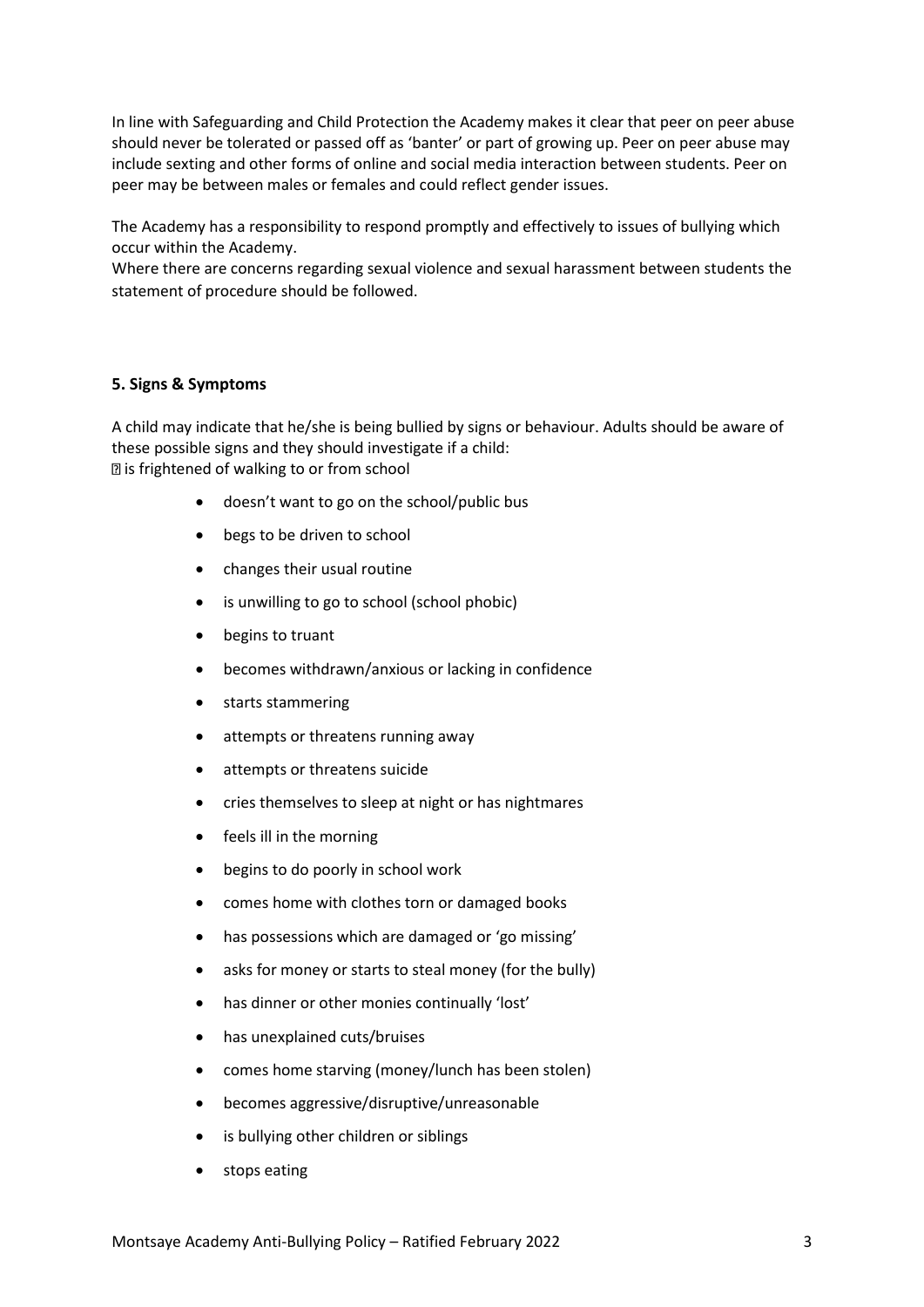- is frightened to say what is wrong
- gives improbable excuses for any of the above
- is afraid to use the internet or mobile phone
- is nervous/jumpy when a cyber-message is received

These signs and behaviours could indicate other problems but bullying should be considered a possibility and should be investigated.

#### **6. Procedures**

- Report bullying incidents to staff.
- All incidents reported will be recorded by staff on Go 4 Schools.
- In serious cases, parents should be informed and will be asked to come in for a meeting to discuss the problem.
- If necessary and appropriate, police will be consulted.
- The bullying behaviour or threats of bullying must be investigated and the bullying stopped quickly.
- An attempt will be made to help the bully/bullies change their behaviour.
- Bullying outside Academy premises to such an extent as is reasonable will be investigated and acted upon.
- Sanctions will be given to students who are found to be displaying bullying behaviour or bullying another student. The sanctions will be in line with our behaviour policy and starting with a restorative based conversation aimed at repairing the relationship.

The Academy's view is that parents should be monitoring their child's use of the internet outside of the Academy. However, if the Academy becomes aware of serious abuse of a student or a member of staff on the internet, the Academy may contact parents and take disciplinary action, even if the offence occurred outside of the Academy. Outside agencies may be involved if the internet abuse is a civil matter and the victim decides to press charges.

Consideration must also be given to the Safeguarding and Child Protection Policies and the Equality Act 2010.

#### **7. Outcomes**

- The bully/bullies may be asked to genuinely apologise. Other consequences may take place by applying disciplinary measures.
- In serious cases, suspension or exclusin will be considered.
- If possible, the students will be reconciled.
- Support will be offered.
- After the incident(s) have been investigated and dealt with, each case will be monitored to ensure the bullying is not repeated.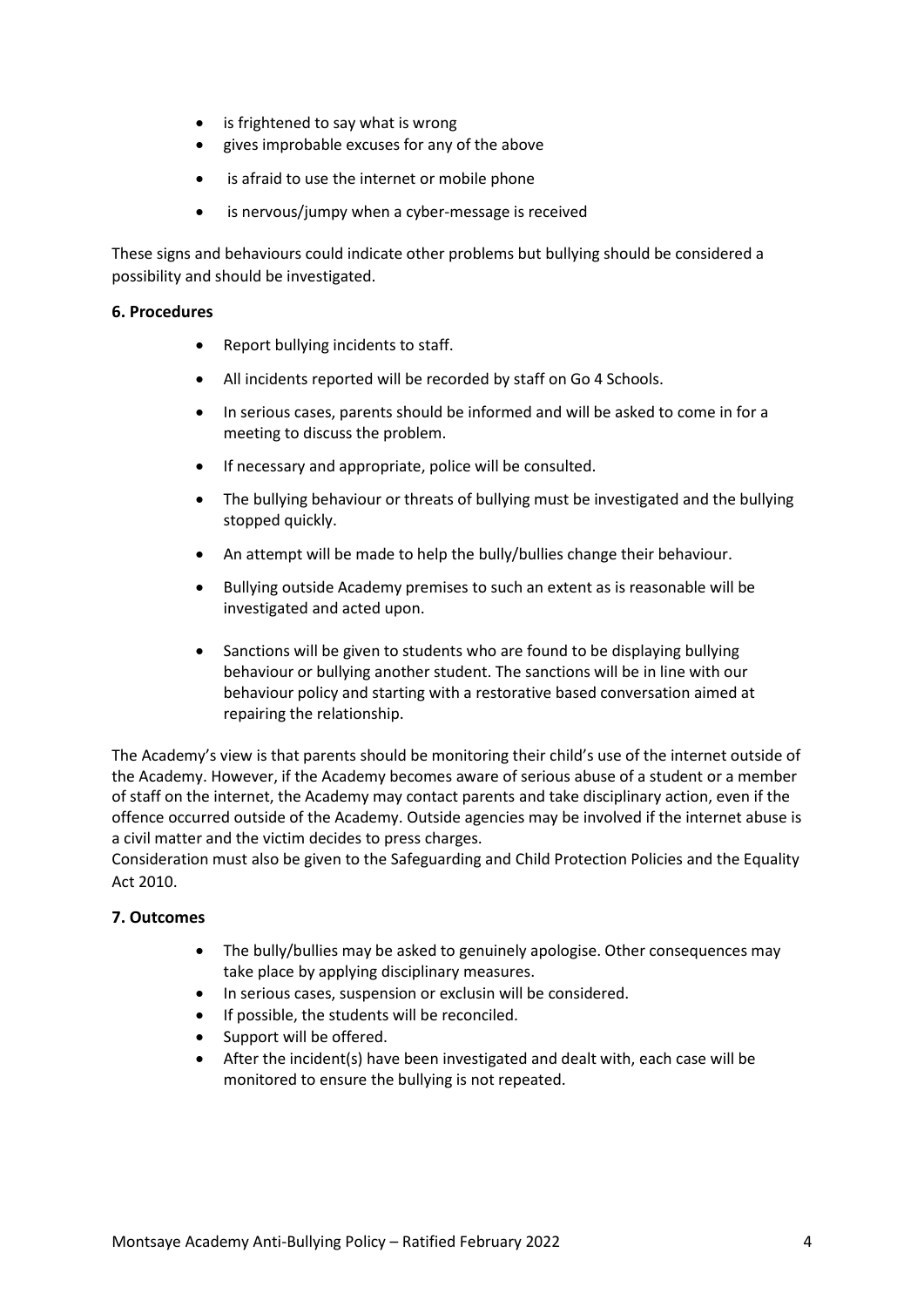## **8. Prevention**

We will use various methods for helping children prevent bullying. As and when appropriate, these may include:

- a strong ethos in the Academy which promotes tolerance and respect, including respect for difference and diversity
- positive leadership from senior staff on how bullying is to be dealt with within the school
- a planned approach in curriculum and tutorial programmes to the issue of bullying in a context which promotes self-esteem and confident relationships
- assemblies, tutor time, lessons and ERA day's will be utilised to convey the procedures so that pupils are aware of what to do if bullying takes place, how to report it, and how to deal with bullying incidents
- pupils will be taught strategies to help them deal with bullying situations they may encounter
- students will have class discussions about dealing with friendship issues during tutor time and during oracy tasks allowing pupils to explore issues of equality, discrimination and oppressive behaviour
- pupils being shown how to develop the skills, attitudes and knowledge to question behaviour that disadvantages individuals or groups
- teachers using conflict of opinion and values to further the learning of pupils, developing in pupils an understanding that not all conflicts can be resolved to everyone's satisfaction
- teachers encouraging pupils to listen and to empathise with others and to be appropriately assertive
- pupils being taught about a wide spectrum of relationships and how they need to learn to develop them, with the main emphasis on how friendships grow and are sustained
- peer support will be emphasised where pupils' listening, social skills and self-respect will be developed
- regular training for all staff to raise and maintain awareness, to alert them to indicators which may suggest bullying, and to equip them with ways of responding to it
- periodic consultation of pupils to find out what bullying occurs, when, where and by whom
- confidential and varied means for alerting the Academy to current instances of bullying
- efficient patrolling by staff and prefects of the Academy site, especially toilets, lunch queues and secluded areas, and their presence at the Academy gates at the beginning and end of the day
- no access to social media sites via the Academy networks  $\mathbb B$  mobile phones banned from being used on the Academy site during the Academy day (other than for Sixth Form pupils)
- encouragement of the responsible use of social media sites outside of the Academy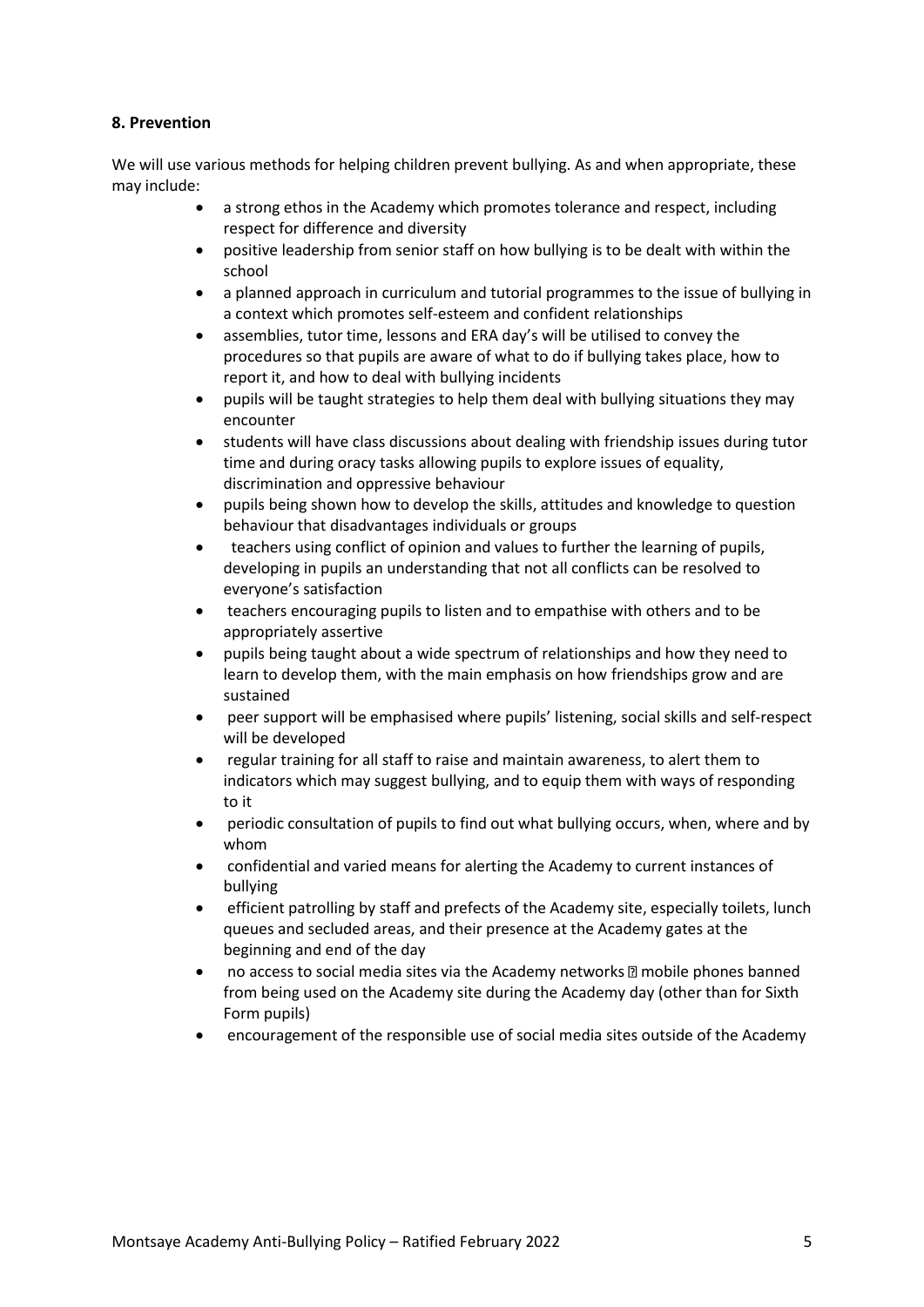## **9. APPENDIX A**

# **Advice for parents and carers on cyberbullying**

## **Who is this advice for?**

This advice is for parents and carers about cyberbullying. It provides advice and information about how they can protect their child from cyberbullying and how to tackle it if it happens.

## **Overview**

Cyberbullying is bullying that takes place using technology. Whether on social media sites, through a mobile phone, or gaming sites, the effects can be devastating for the young person involved. There are ways to help prevent a child from being cyberbullied and to help them cope and stop the bullying if it does happen.

Parents and carers need to be aware that most children have been involved in cyberbullying in some way, either as a victim, perpetrator, or bystander. By its very nature, cyberbullying tends to involve a number of online bystanders and can quickly spiral out of control. Children and young people who bully others online do not need to be physically stronger and their methods can often be hidden and subtle.

Cyberbullying can also involve adults; even though technology has provided wonderful opportunities for both teaching and learning, it has led to some teachers becoming the victims of internet messaging that undermines or ridicules them. It is important that parents make clear that this is not acceptable behaviour and lead by example. What was once a conversation at the school gate between small groups of parents and carers can now become a conversation with perhaps hundreds of "friends" on social networking sites, permanent, with a large audience, and easily shared. Whilst parents and carers have the right to be critical of decisions made by schools, or even individual staff members, they should raise concerns in an appropriate way and not become abusive, or libellous. Open conversations on social networking sites are not private and can easily be reported to school staff, even if it was not the intention to share their views directly.

#### **Social networking**

Young people routinely access social media and much of their social lives are online. This can create a false sense of security; for example chatting online feels different from chatting face to face. It can be easier to say and reveal things that wouldn't be said face to face; be cruel, aggressive or flirtatious. It is important for young people to remember that there are offline consequences to online behaviour.

Comments intended to be funny can often be misinterpreted online whereas if said face to face they could be acceptable as facial expressions, body language, tone of voice and context all help to ensure that comments are taken the right way. This is not the case online. We also know that increasingly younger children are signing up to social network sites and may not have the maturity to handle their online identity in a safe and responsible way.

Social networking can increase existing social pressures and reinforce a sense of isolation; for instance by people purposefully not liking a young person's status update or photo so they seem unpopular, or by excluding them from group chats. Online bullying often involves a large audience and this increases the pressure.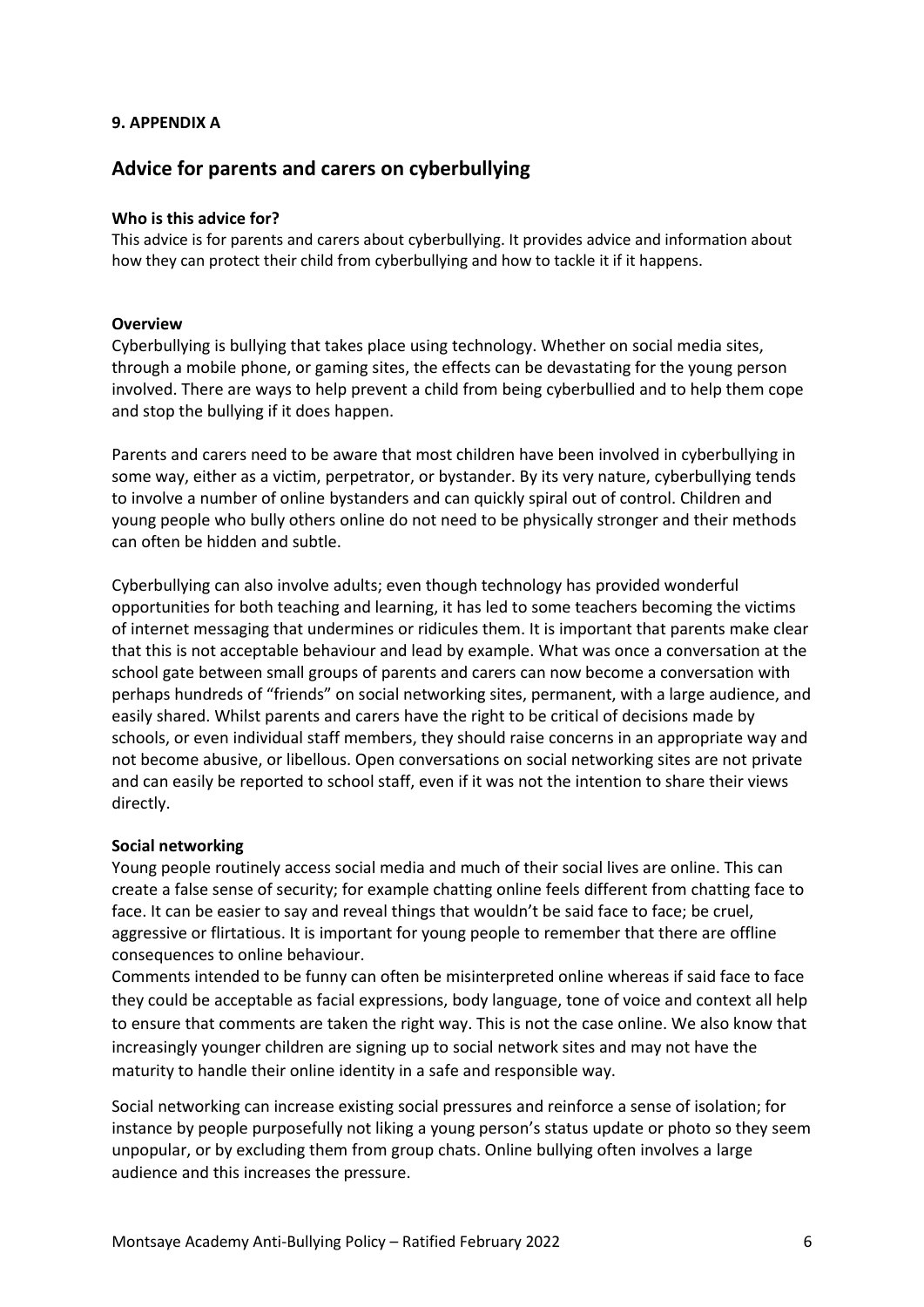Parents and carers need to understand the way young people communicate with others, and the potential risks. Asking their child simply not to use technology is not a realistic way to prevent or react to cyberbullying. Internet Matters provides an overview of cyber-bullying in more detail and NSPCC - bullying and cyberbullying prevention

Parents and carers have a challenging job. They need to know what their children are doing online and also help them to do it in a safe way. With technology changing on a day-to-day basis, the best way to stay informed is for parents to be involved. Thinkuknow provides helpful tips on letting your child teach you.

## **Set boundaries**

A good way to supervise children's internet access and set boundaries about what they can and cannot do online is to create an agreement with them. If a child breaks the rules, restrict internet access for an agreed period of time. Thinkuknow provides helpful tips on agreeing and setting boundaries.

Ensure you use the privacy settings, parental controls and built in internet safety features provided by the major internet service providers. The UK Safer Internet Centre has guides for parental controls.

For parents and carers experiencing any internet safety issues with their children, The Parent Zone provides a national helpline service at - help@theparentzone.co.uk and The Parent Zone – help.

## **Being involved and talking to children**

Social Networks have a minimum age restriction, usually age thirteen. Parents should talk to their children about the reasons behind the age restriction as they are there for a reason. Accessing such sites too early can expose children to unnecessary bullying.

It is also very important to ensure children and young people feel comfortable about telling their parents things that have happened online. Talking to their children will help parents to understand the ways in which they are using the internet, social media and their mobile phone. Talking to children about responsible behaviour is important as sometimes children who are victims of cyberbullying may also be involved in cyberbullying others. Ensure they know they can go and talk to an adult or parent if they are being bullied and need support. How parents talk to their children will depend on their age. Childnet gives more detailed information about talking to your child and antibullyingpro provides practical advice for parents.

## **Advice for children**

The following are some things that parents may wish to consider teaching their children about using the internet safely:

- Make sure you use the privacy settings.
- Always respect others be careful what you say online. Be careful what pictures or videos you upload. Once a picture is shared online it cannot be taken back.

Only add people you know and trust to friends/followers lists online. When talking to strangers, keep your personal information safe and location hidden.

- Treat your password like your toothbrush keep it to yourself and change it regularly.
- Block the bully learn how to block or report someone who is behaving badly.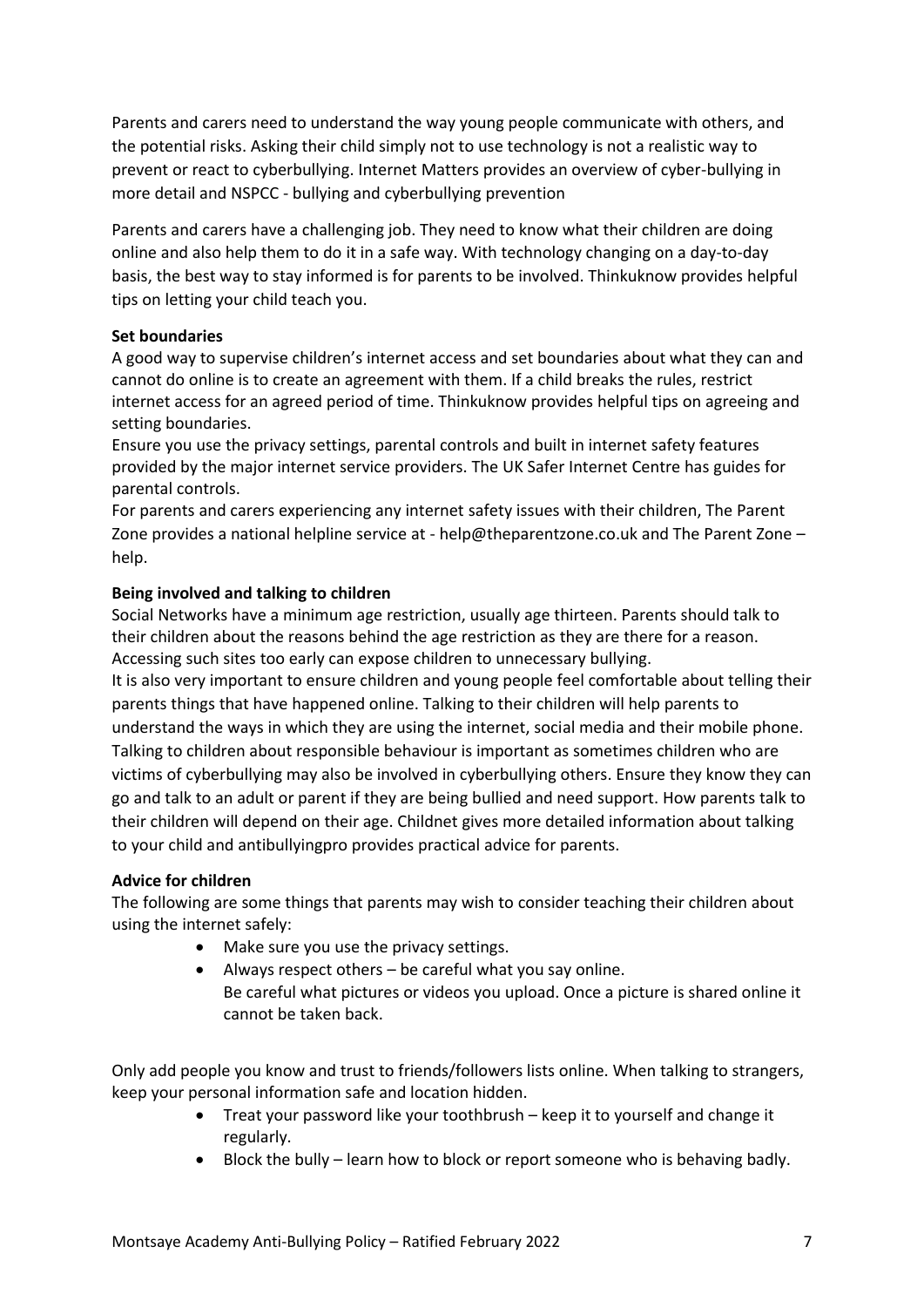- Do not retaliate or reply to offending e-mails, text messages or online conversations.
- Save the evidence. Always keep a copy of offending e-mails, text messages or a screen grab of online conversations and pass to a parent, a carer or a teacher.
- Make sure you tell an adult you trust, for example, a parent, a carer, a teacher, or the anti-bullying coordinator or call a helpline like Childline on 08001111 in confidence.
- Most social media services and other sites have a button you can click on to report bullying. Doing this can prevent a bully from targeting you and others in the future. Many services take bullying seriously and will either warn the individual or eliminate his or her account.
- While you are on your mobile phone make sure you also pay attention to your surroundings.

## **Possible signs of cyberbullying**

It is not always easy to spot the signs of cyberbullying as it can happen all the time, which is a feature that makes it different from other forms of bullying. Be alert to a change in your child's behaviour, for example:

- Being upset after using the internet or their mobile phone;
- Unwilling to talk or secretive about their online activities and mobile phone use.
- Spending much more or much less time texting, gaming or using social media.
- Many new phone numbers, texts or e-mail addresses show up on their mobile phone, laptop or tablet.
- After texting or being online they may seem withdrawn, upset or outraged.
- Not wanting to go to school and/or avoiding meeting friends and school mates.
- Avoiding formerly enjoyable social situations.
- Difficulty sleeping.
- Low self-esteem.

## **What to do if you suspect a child is being cyberbullied**

If you suspect a child or young person is being harassed or bullied either over the internet or via mobile phone, ask them to give you details. If your child tells you that someone is bothering them online, take it seriously. Offer practical as well as emotional support. Print out the evidence for future reference. Talk to a teacher at your child's school if other pupils at the schools are involved. The Parent Zone-Top tips if your child is being bullied.

## **Support for children who are bullied**

School staff should support all pupils who are bullied and develop strategies to prevent bullying from happening. Children and young people who have been a victim of images or videos of a sexual nature being uploaded and shared will be particularly vulnerable and affected by bullying the Department has produced advice for schools, available at supporting bullied children. Cyberbullying on social networks can be upsetting and really knock their confidence. Childline has produced guidance for young people on building their confidence after online bullying available at: Childline - Building confidence after online bullying.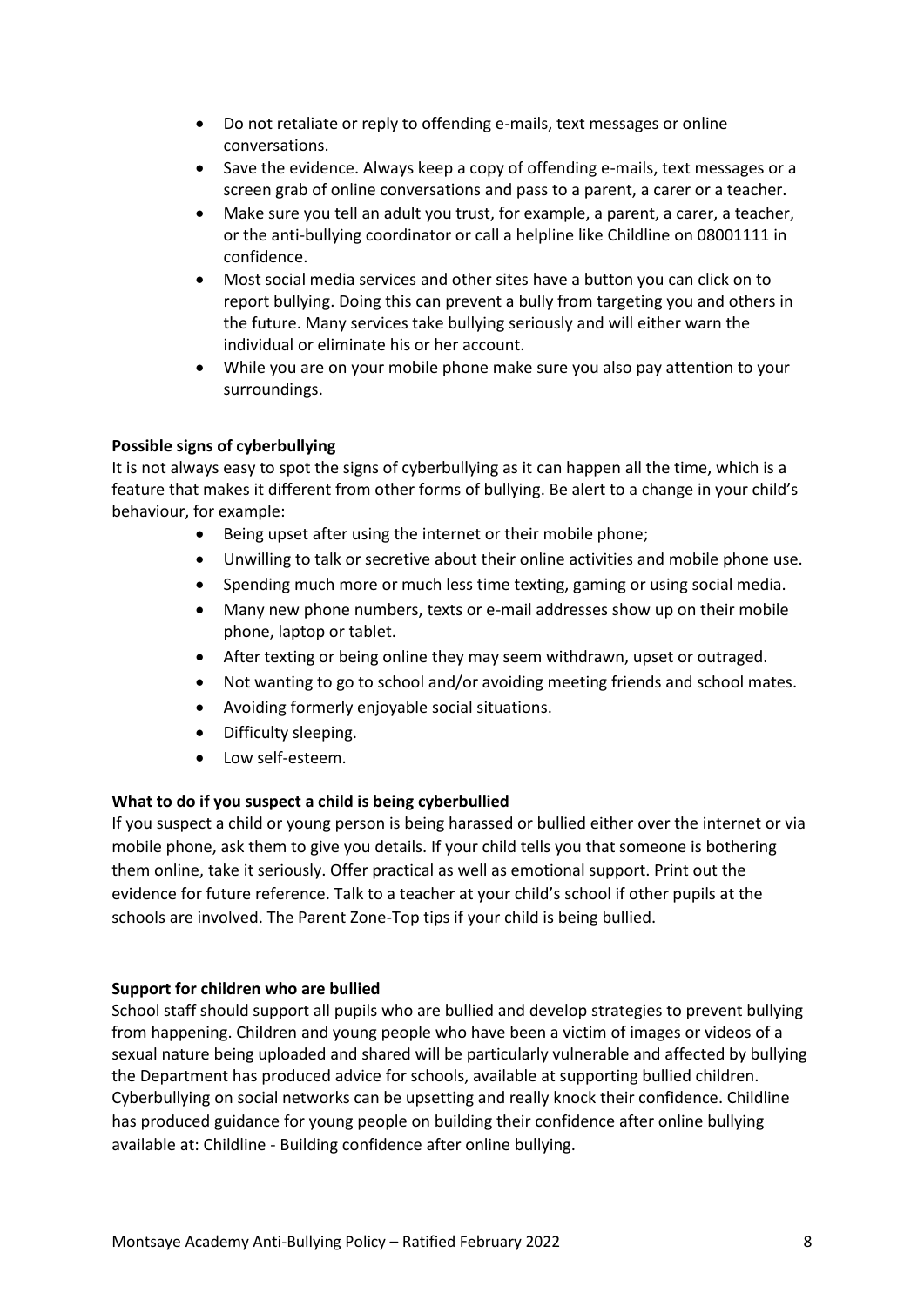It is also important to involve your child in resolving the issues as this can help to strengthen their self-confidence and restore a sense of emotional safety.

The Anti-Bullying Alliance has helpfully put together a fact sheet outlining the range of support that is available to schools, parents, carers and young people from the anti-bullying sector advice and support from the anti-bullying sector.

Facebook has produced a support sheet Empowering Parents and Families which gives guidance on what to do if you child is being bullied.

## **Useful Resources**

## **Getting offensive content taken down**

If online content is upsetting and inappropriate, and the person or people responsible are known, you need to ensure they understand why the material is unacceptable or offensive and request they remove it.

If the person responsible has not been identified, or refuses to take down the material you should contact the social networking site directly to make a report and request the content is taken down. The material posted may be in breach of the service provider's terms and conditions of use and can therefore be removed.

Some service providers will not accept complaints lodged by a third party. In cases of mobile phone abuse, where the person being bullied is receiving malicious calls and messages, the account holder will need to contact the provider directly.

Before you contact a web service provider, it is important to be clear about where the content is, for example by taking a screen shot of the material that includes the web address. If you are requesting they take down material that is not illegal, be clear to point out how it breaks the site's terms and conditions. Where the material is suspected of being illegal you should contact the police directly.

NSPCC Netware: Your guide to the social network your kids use – stay up to date and keep your child safe in today's digital world stay up to date and keep your child safe in today's digital world.

| Social networking site | <b>Useful links</b>                              |  |
|------------------------|--------------------------------------------------|--|
| Ask.fm                 | Read Ask.fm's 'terms of service'                 |  |
|                        | Read Ask.fm's safety tips                        |  |
|                        | Reporting on Ask.fm:                             |  |
|                        | You do not need to be logged into the site (i.e. |  |
|                        | a user) to report.                               |  |
|                        | When you move your mouse over any post on        |  |
|                        | someone else's profile, you will see an option   |  |
|                        | to like the post and also a drop down arrow      |  |
|                        | which allows you to report the post.             |  |
| <b>BBM</b>             | Read BBM rules and safety                        |  |
| Facebook               | Read Facebook's rules                            |  |
|                        | <b>Report to Facebook</b>                        |  |
|                        | <b>Facebook Safety Centre</b>                    |  |
| Instagram              | Read Instagram's rules                           |  |
|                        | Report to Instagram                              |  |
|                        | <b>Instagram Safety Centre</b>                   |  |
| Kik Messenger          | Read Kik's rules                                 |  |
|                        | Report to Kik                                    |  |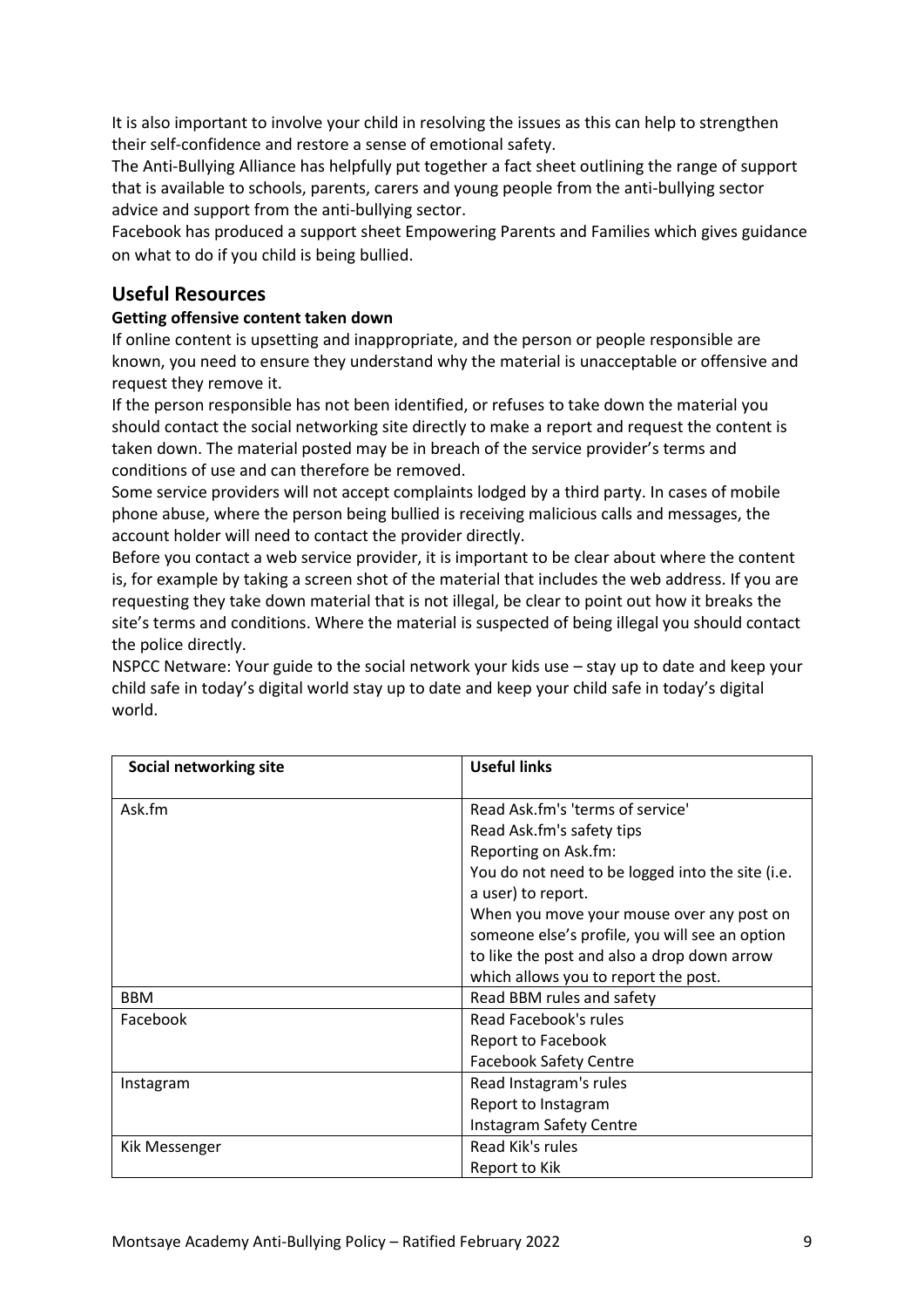|          | Kik Help Centre                           |  |
|----------|-------------------------------------------|--|
| Snapchat | Read Snapchat rules                       |  |
|          | <b>Report to Snapchat</b>                 |  |
|          | Read Snapchat's safety tips for parents   |  |
| Tumblr   | <b>Read Tumblr's rules</b>                |  |
|          | Report to Tumblr by email                 |  |
|          | If you email Tumblr take a screen shot as |  |
|          | evidence and attach it to your email      |  |
| Twitter  | <b>Read Twitter's rules</b>               |  |
|          | Report to Twitter                         |  |
| Vine     | Read Vine's rules                         |  |
|          | Contacting Vine and reporting             |  |
| YouTube  | Read YouTube's rules                      |  |
|          | <b>Report to YouTube</b>                  |  |
|          | <b>YouTube Safety Centre</b>              |  |

#### **Mobile phones**

All UK mobile phone providers have malicious or nuisance call, text or picture message centres set up and have procedures in place to deal with such instances. They will help you to change the number of the person being bullied if necessary. If you want to prosecute the perpetrator contact the police. The mobile provider will work closely with the police and can usually trace calls for them.

Some service providers such as Vodafone produce annual magazines for parents and carers (Digital Parenting), giving information and top tips for keeping your children safe online including cyberbullying.

| <b>Service Provider</b> | From your mobile | Pay as you go | Pay monthly   |
|-------------------------|------------------|---------------|---------------|
|                         |                  |               | contracts     |
| 02                      | 4445 or 202      | 08705 678 678 | 0870 241 0202 |
| <b>VodaFone</b>         | 191              | 03333 040 191 | 03333 048 069 |
| 3                       | 333              | 08433 733 333 | 08433 733 333 |
| EE.                     | 150              | 0800 956 6000 | 0800 956 6000 |
| Orange                  | 150              | 07973 100 450 | 07973 100 150 |
| <b>T-Mobile</b>         | 150              | 07953 966 150 | 07953 966 150 |
| <b>Virgin</b>           | 789              | 0345 6000 789 | 0345 6000 789 |
| <b>BT</b>               |                  | 08000 328 751 | 08000 328 751 |

## **Service providers**

## **Organisations that provide support to parents and carers and children:**

- The Anti-Bullying Alliance
- CEOP
- Childline
- Childnet
- The Diana Award
- Internetmatters
- Kidscape
- Get connected